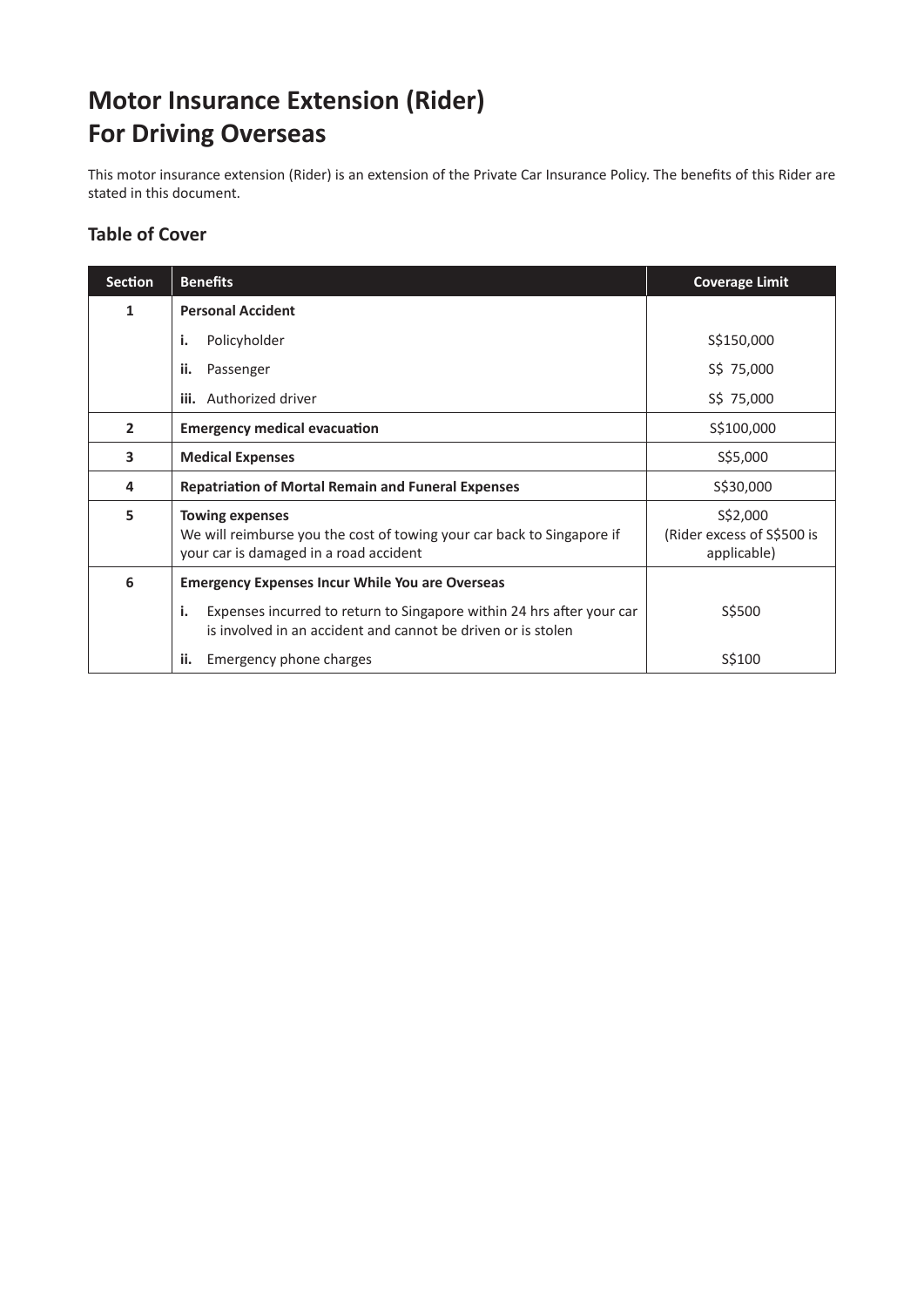# **Summary of Cover**

- **1.** This motor insurance extension (rider) provides insurance coverage to you, the policyholder, the authorized driver and passengers arising from an accident overseas whilst travelling in your private car unless we say that no insurance cover is provided.
- **2.** Geographical limits

This rider covers West Malaysia and up to 80 km after the border of Thailand only excluding Republic of Singapore.

**3.** Personal Accident

The rider covers accidental death or total and permanent disability arising from an accident whilst travelling in your private car overseas. The Personal Accident benefit payable to your passenger(s) or authorized driver is half the sum insured of the policyholder. The sum insured is indicated in the Table of cover and the amount of the compensation is stated in the Scale of Compensation.

**4.** Emergency Medical Evacuation

If you are overseas and in a life threatening condition because of an injury arising from an accident whilst travelling in your private car, and our assistance company believes it is medically necessary to move you or your authorized driver or passenger(s) to the nearest medical facility for treatment (whether in the country within the stated geographical limit or in Singapore), we will pay you the total cost of evacuation up to the limit indicated in the table of cover.

- **5.** Medical Expenses
	- **i.** If you, your authorized driver or passenger suffer an injury due to an accident and need medical treatment whilst travelling in your private car overseas, we will reimburse the total cost of medical treatment up to the limit indicated in the table of cover.
	- **ii.** You must provide a written report of your medical condition from your medical practitioner together with the original medical bills and receipts.
- **6.** Repatriation of Mortal Remain and Funeral Expenses

We will pay the necessary expenses incurred to return your, your authorized driver or passenger's body to Singapore or to the home country and the funeral expenses, we will pay is up to the limit indicated in the table of cover.

- **7.** Towing Expenses
	- **i.** We will reimburse you the reasonable cost of towing your car back to Singapore if your car is damaged in a road accident and cannot be driven.
	- ii. You have to pay for an excess of S\$500 stated in the extension policy.
- **8.** Emergency Expenses Incur While You are Overseas
	- **i.** We will reimburse you, your authorized driver or passenger the cost of road transport incurred to return you to Singapore within 24 hours after your vehicle is involved in an accident and cannot be driven or is stolen.
	- **ii.** If you, your authorized driver or passenger need to call for our assistance company during a medical emergency or towing assistance for which you are making an insurance claim under this extension policy (rider), we will reimburse you the actual phone charges up to the limit shown in the table of cover.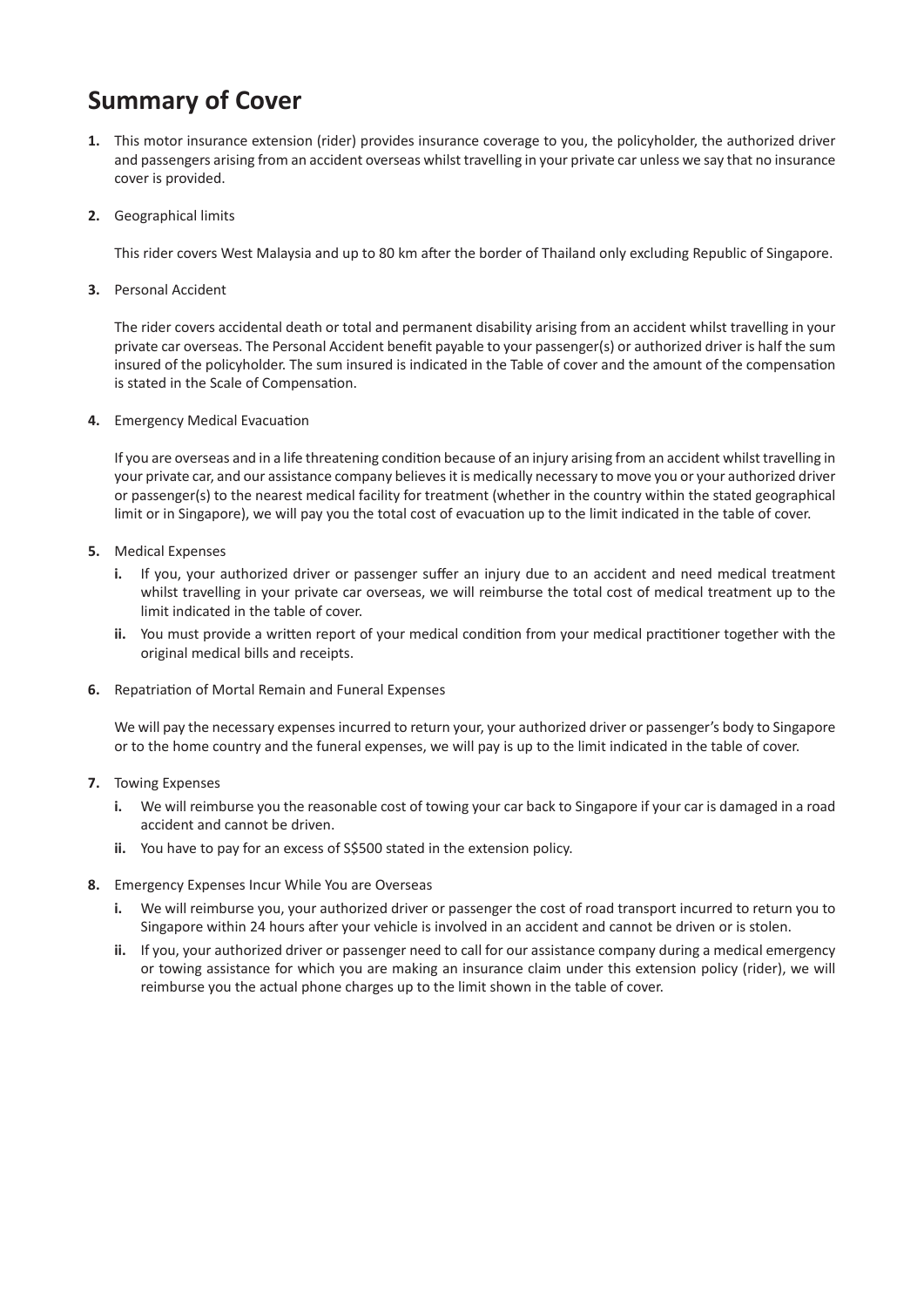# **Policy Conditions**

This motor insurance extension policy **(rider)** will protect you, financially when a loss, death or **injury** happens during the **period of insurance**.

This **rider** contains details of the benefits, conditions and exclusions relating to you, your authorized driver and passenger in your car.

This rider is an extension attached to your motor insurance policy and it will form the basis in which we agree to pay the benefits stated below. It is only valid if you have paid the appropriate premium in full and we have issued you this **rider** as an extension of your motor insurance policy.

All information provided in your application form; including declarations made over the phone or internet forms the basis of this **rider**. Please keep this document in case you need to refer to it.

## **Section 1: Personal Accident**

- **1** We will pay:
	- **•** you or your personal representative an amount equal to the percentage shown in the scale of compensation for death or bodily injury arising out of an accident while you are the driver of, or a passenger in, your car; and
	- **•** each of the passengers and authorized driver in your car or their personal representatives an amount equal to the scale of compensation for death or bodily injury arising out of an accident involving your car.

|   | <b>Benefits</b>            | % Claimable Under<br><b>Table of Cover</b> |
|---|----------------------------|--------------------------------------------|
| a | Accidental death           | 100%                                       |
| b | Permanent total disability | 100%                                       |
| C | Losing two or more limbs   | 100%                                       |
| d | Losing sight in both eyes  | 100%                                       |
| e | Losing one limb            | 50%                                        |
| f | Losing sight in one eye    | 50%                                        |
| g | Losing speech              | 50%                                        |
| h | Losing hearing             | 50%                                        |

### **Scale of Compensation**

The total compensation from "a" to "h" will not be more than the maximum coverage limit stated in the **table of cover**.

### **Section 2: Emergency Medical Evacuation**

- **1** We will pay up to a sum of S\$100,000 for necessary evacuation expenses if:
	- **•** you, your authorized driver and passenger in your car are in a life-threatening condition because of bodily **injury** suffered arising out of an accident while you are the driver of or involving your car and **our assistance company** believes that it is medically necessary to move you, your authorized driver and passenger to the nearest medical facility for treatment (whether overseas or in Singapore); and
	- **•** if you, your authorized driver and passenger need to return to Singapore for recuperation or continued treatment after you, your authorized driver and passenger have been moved to an **overseas** medical facility for treatment.

Our **assistance company** shall decide on the most appropriate method of transport and the destination based only on the medical necessity and the severity of the life threatening condition.

## **Section 3: Medical Expenses**

We will pay up for necessary and reasonable emergency medical, surgical, hospital, **dental** treatment and ambulance expenses if you, your authorized driver and passengers in your car suffer **bodily injury** arising out of an accident overseas while you are the driver of or involving your car :

- **•** if the treatment overseas or ambulance was recommended or requested by a medical practitioner;
- **•** if you, your authorized driver and passengers continue or follow-up your treatment in Singapore, you, your authorized driver and passengers must do so within 30 days immediately after you, your authorized driver and passengers' return if this treatment is recommended or requested by a medical practitioner. We will pay up to the limit shown in the **table of cover** or to a period of up to 45 days from the date of the first treatment, whichever comes first;
- **•** if you, your authorized driver and passengers did not get treatment overseas, then, treatment must be sought in Singapore within seven days of returning to Singapore. We will pay up to the limit shown in the **table of cover** or to a period of up to 30 days from the date of the first treatment, whichever comes first; and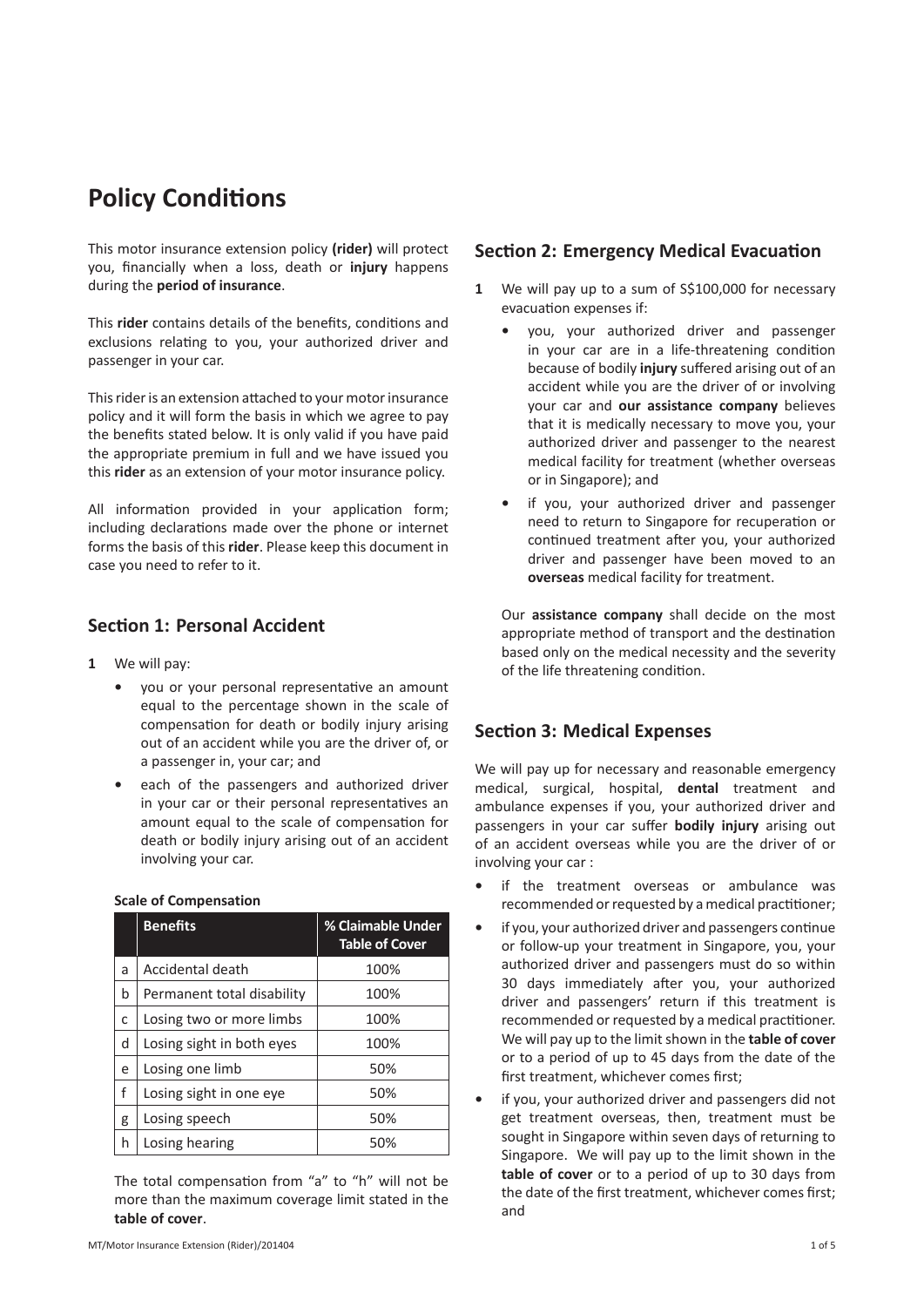**•** if you, your authorized driver and passengers require treatment (apart from dental treatment) from a specialist, only if the specialist treatment is considered necessary and has been referred by a **medical practitioner**

Following you, your authorized driver and passengers' treatment, we will pay for the reasonable costs of medical equipment and aids that are considered medically necessary for you, your authorized driver and passengers' recovery and mobility if it is recommended by the **medical practitioner**.

You, your authorized driver and passengers must provide a written report of the medical condition from the **medical practitioner**, together with original medical bills and receipts.

If you, your authorized driver and passengers can recover all or part of the medical expenses from other sources, we will only pay the amount that cannot be recovered from these other sources.

The most we will pay is up to the limit shown in the **table of cover**.

# **Section 4: Repatriation of Mortal Remain and Funeral Expenses**

If you, your authorized driver and passengers in your car die from a bodily injury arising out of an accident while you are the driver of or involving your car, we will pay:

- **•** the necessary and reasonable expenses spent by our assistance company to return the body to Singapore or the home country of the deceased.
- **•** the reasonable expenses for the funeral, burial or cremation.

The most we will pay is up to the limit shown in the table of cover.

## **Section 5: Towing expenses**

If your car cannot be driven due to damage from an accident **overseas**, we will pay a reasonable towing charge of up to S\$2000 for towing your car back to Singapore.

You will have to pay a **rider excess** of S\$500 for the towing expenses.

# **Section 6: Emergency Expenses Incurred While You are Overseas**

We will pay up to S\$500 for necessary and reasonable expenses incurred to enable you, your authorized driver and passengers in your car to return to Singapore by land within 24 hours after your car is involved in an accident and cannot be driven or is stolen overseas.

We will pay up to S\$100 if you or your authorized driver need to call our assistance company during a medical emergency or for towing assistance for which you are making an insurance claim under this **rider**.

What you need to be aware of:

### **1 Geographical limits**

This **rider** provides cover within the following geographical areas only:

- **•** West Malaysia
- **•** Part of Thailand within 80 km from the border of West Malaysia.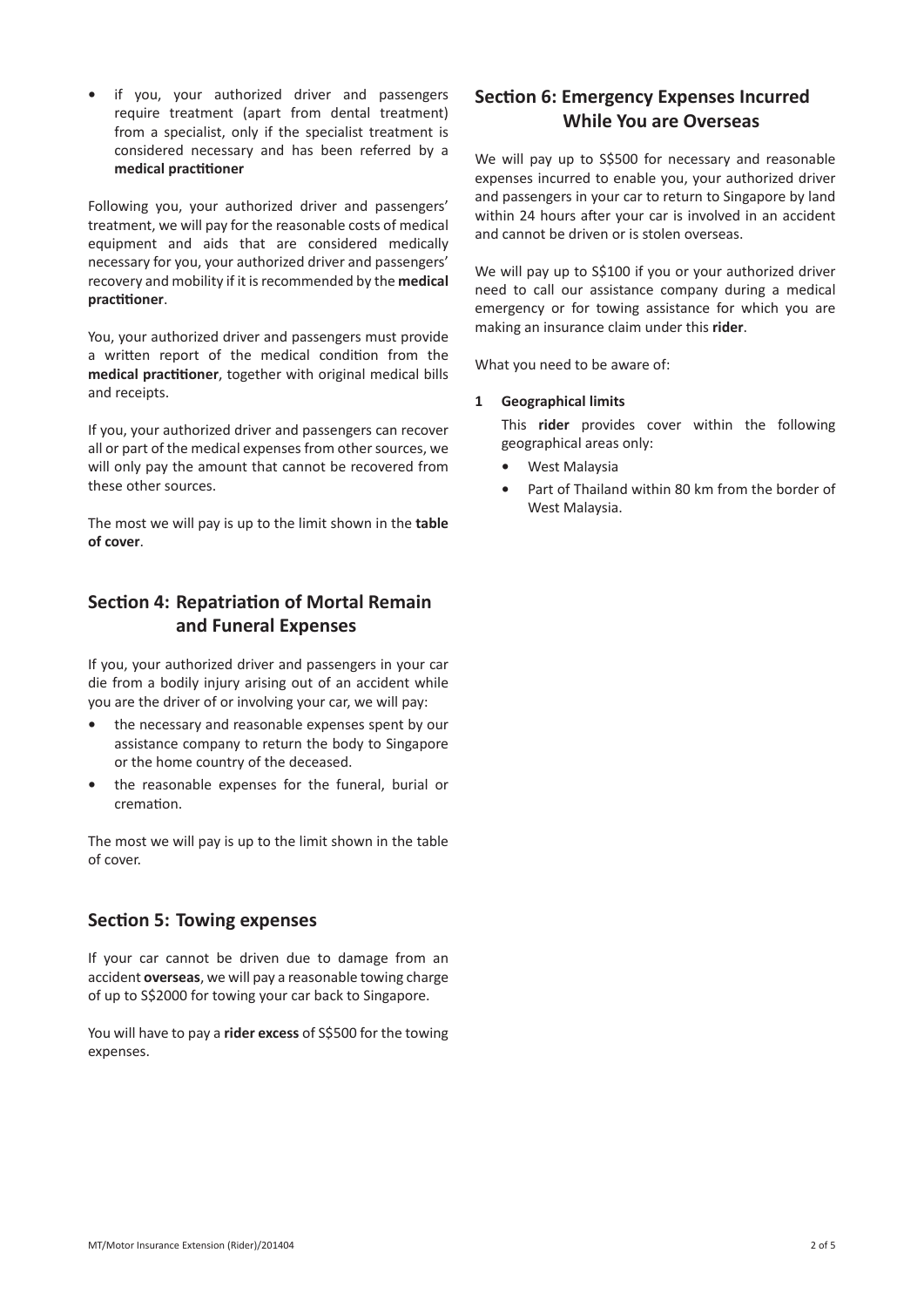# **What is not covered:**

## **General Exclusion**

- **1.** We will not pay for any accident, loss, damage, injury or liability directly or indirectly caused by or as a result of:
	- **a.** travelling **overseas** against medical advice or for the purpose of getting medical treatment;
	- **b.** deliberately self-injuries, committing suicide or attempted suicide while sane or insane, criminal acts, provoked assault, deliberate acts or putting oneself in danger, the effect or influence of alcohol or drugs, mental problems or insanity;
	- **c.** a disability or death that is caused by **pre-existing medical conditions** or any physical disability or **sickness** that existed before the trip;
	- **d.** an **accident** arises while taking part or driving on a motor track or taking part in any professional sports or in any sports with any form of prize money, donation, sponsorship, award or certificate of any kind or in any kind of speed contest or racing or reliability trial;
	- **e.** breaking any law or government regulations of the Republic of Singapore or country of travel or failure to take reasonable precautions to avoid a claim under this **rider** after receiving a warning through the media of any intended strike, riot or civil commotion;
	- **f.** failing to take reasonable precautions to protect property or to avoid **injury** or minimize claims covered under this **rider**;
	- **g.** expenses claims which are covered by other insurance or third party insurer or any other parties;
	- **h.** arising from failure to act or negligence or carelessness.
- **2.** You must not act in a fraudulent way. We will take the action shown below if you, or anyone acting for you:
	- **a.** make a claim under the **rider** knowing the claim to be false or fraudulently exaggerated in anyway;
	- **b.** make a statement to support a claim knowing the statement to be false in any way;
	- **c.** send us a document to support a claim knowing the document to be forged or false in any way;
	- **d.** make a claim for any loss or damage caused by your deliberate act or with your knowledge.
- **3.** We will not pay for the **dental treatment** as a result of tooth or gum or oral diseases, or from normal wearing of teeth.
- **4.** We will not pay for any claims resulting from services not arranged or approved by **our assistance company** or us.
- **5.** A person or company who is not covered by this policy has no right under the Contracts (Rights of Third Parties) Act (Chapter 53B) to enforce this policy.
- **6.** We will not pay for any legal responsibility for loss or damage directly or indirectly caused by or as a result of any act of terrorism. This also means loss, damage, cost or expense directly or indirectly caused by, resulting from or in connection with any action taken to control, prevent, suppress or in any way relating to any act of terrorism.
- **7.** We will not pay for any losses directly or indirectly arising out of, contributed to or caused by, or resulting from or in connection with any act of nuclear, chemical or biological terrorism, even if there is another cause or event which contributes to

## **Cancellation**

We may cancel this rider by giving you seven days' notice at your last-known address. You may also cancel this **rider** by contacting us in writing or by phone and giving us seven days' notice. We will work out any refund of premium as follows:

### **a. Short Term Cover**

If the **rider** is cancelled before the start date of your rider, the refund premium less \$25 administrative fee is chargeable (subject to 7% GST). No premium refund will be given if the cancellation is after the start date of the **rider**.

### **b. Annual Cover**

If the **rider** is cancelled before the "rider's start date", the refund premium less \$25 administrative fee is chargeable (subject to 7% GST).

If we receive the notice of cancellation within 180 days after the start date of the **rider** and as long as there has been no claim made under this **rider**, the following applies:

| Premium<br>Refund                              | 0.85 X | the<br>premium <sup>X</sup> |  | the unexpired<br>period of<br>insurance (days) |
|------------------------------------------------|--------|-----------------------------|--|------------------------------------------------|
| the original <b>period of insurance</b> (days) |        |                             |  |                                                |

You will not receive any premium refund if the **rider** has been in force for more than 180 days or once there has been a claim made.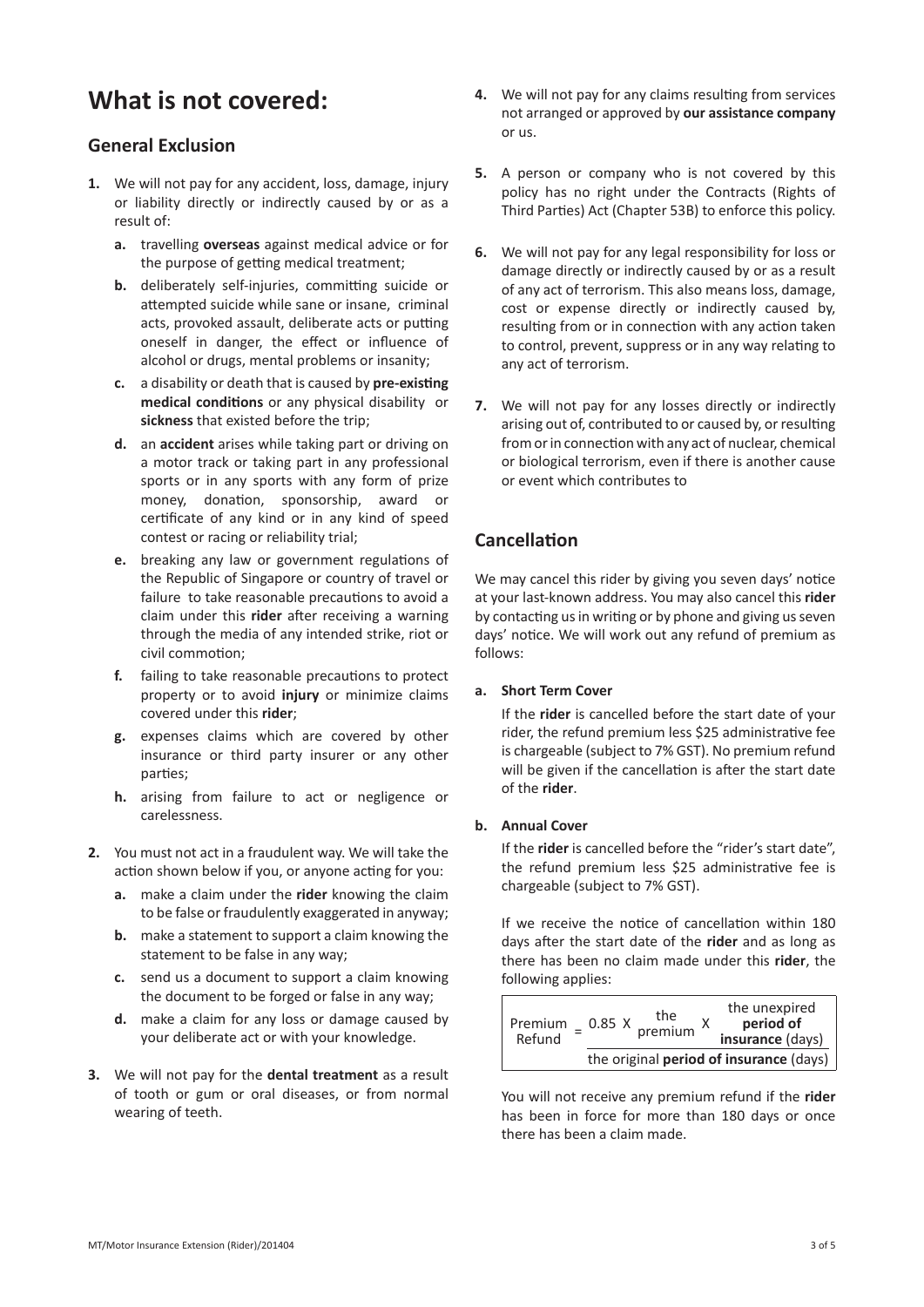However, you will not receive any refund of premium if:

- **•** any claim has arisen under this **rider**;
- **•** we have paid one or more claims under or in connection with this **rider**;
- **•** the duration of the **rider** is 1 month or less.

**If your rider is cancelled before the start date of rider, we will charge a minimum premium of \$25 (before GST).** 

## **Ending the rider**

This **rider** will end immediately when:

- **a.** we cancel this rider;
- **b.** you cancel this rider ;
- **c.** the motor policy is cancelled;
- **d.** you fail to, before entering into this policy, reveal all facts you know or ought to know which may affect this rider;
- **e.** a claim that is made under this rider is fraudulent;
- **f.** we do not receive the premium for this rider;
- **g.** the period of rider ends; or
- **h.** we do not renew this rider.

#### **Application of Your policy terms and conditions**

Except for the insurance cover and the conditions of this rider, the policy conditions of your motor policy remain unchanged and shall continue to apply.

## **Definitions**

**Accident** means a sudden, unexpected event which happens during the period of insurance which must be the only cause of injury or damage to or loss of property, whichever applies.

**Annual cover** means a 12-month extension policy (rider) and the date of expiring coincides with the expiry date of the motor policy. You can make multiple trips during this period. Each trip must not last more than 180 calendar days in a row. It will end in Singapore (return).

**Assistance Company** means the company we have appointed to provide you with various emergency assistance services.

**Dental treatment** means treatment needed to restore sound and natural teeth which are necessary because of the motor vehicle accident during your trip.

**Home country** means the country of which you are a citizen.

**Medical practitioner** means any person registered and legally qualified as a doctor by a medical degree in western medicine and authorized by the medical licensing authority of that country to provide medical or surgical services within the scope of their licence and training. The medical practitioner cannot be you, your family member or travelling companion, partner, business partner, employer, employee or agent.

**Injury** means damage or harm caused to the body by an external force suffered during the period of insurance and which is caused only by a motor accident.

**Losing hearing** means medically certified permanent and total loss of hearing as confirmed by our medical practitioner.

**Losing a limb** means permanent and total loss of, or loss of use of, a hand at or above the wrist or a foot at or above the ankle. This must be confirmed by our medical practitioner.

**Losing sight** means medically certified total and permanent loss of use of an eye which means you are absolutely blind in that eye and which is beyond cure either by surgical or other treatment. This must be confirmed by our medical practitioner.

**Losing speech** means medically certified permanent and total loss of the ability to speak and which is beyond cure either by surgical or other treatment as confirmed by our medical practitioner.

**Overseas** means travelling to or within the geographical area of West Malaysia and up to 80 km after the border of Thailand.

**Period of rider means** the period of your trip or annual plan as shown in the rider.

**Permanent total disability** means total disability caused only by an accident during your trip that:

- **a.** stops you from working in any job for a salary or wage or stops you from carrying out any business whatsoever; and
- **b.** lasts for 12 months in a row from the date of the accident; and
- **c.** our medical practitioner believes is not going to improve after 12 months.

**Pre-existing medical condition** means any injury or sickness (including any complications which may arise):

- **a.** which you knew about before the start of your trip; or
- **b.** which you have received diagnosis, consultation, medical treatment or prescribed drugs for in the 12 months before the start of your trip; or
- **c.** which you have been asked to get medical treatment or medical advice for by a medical practitioner within 12 months before the start of your trip.